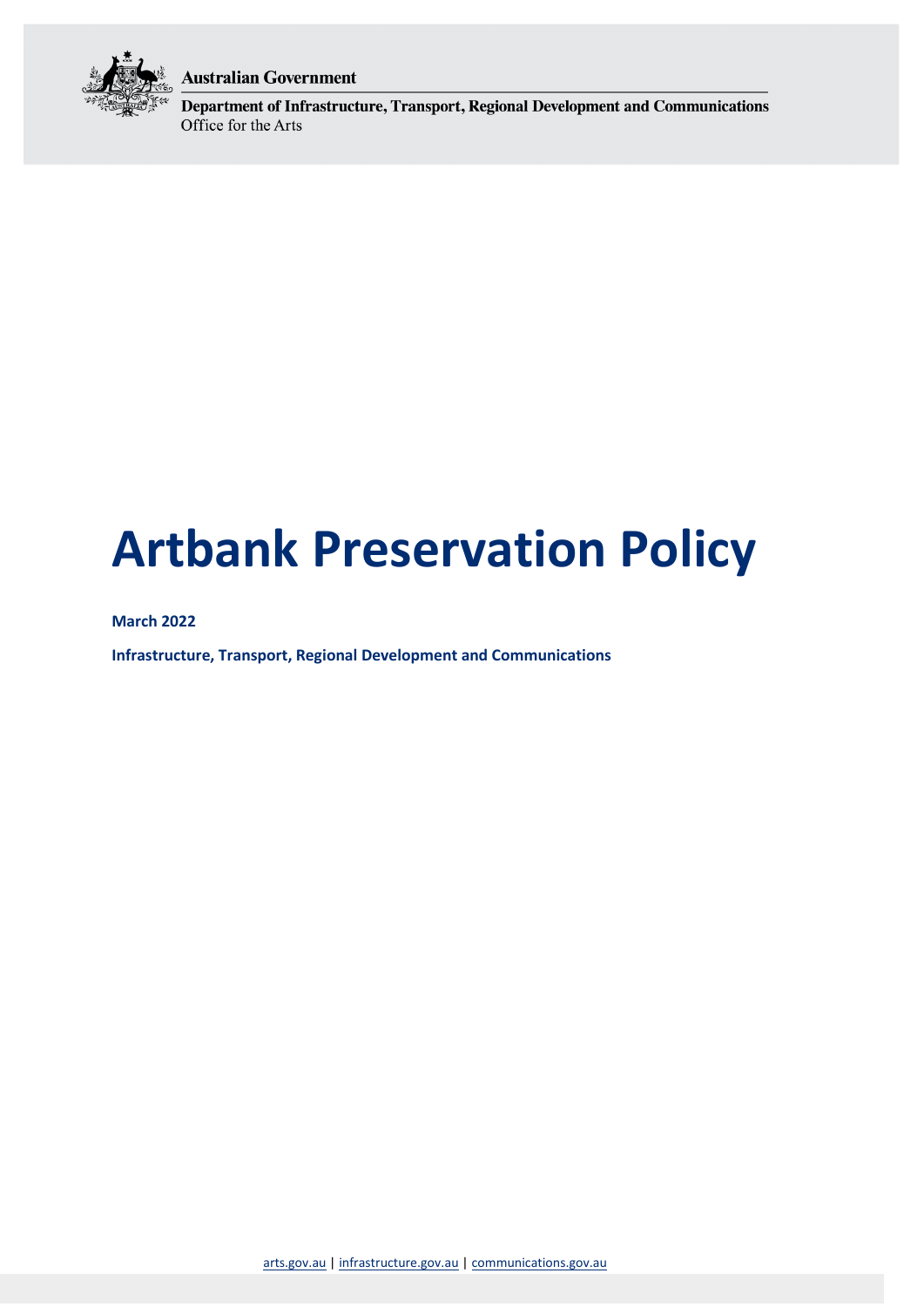March 2022

## Contents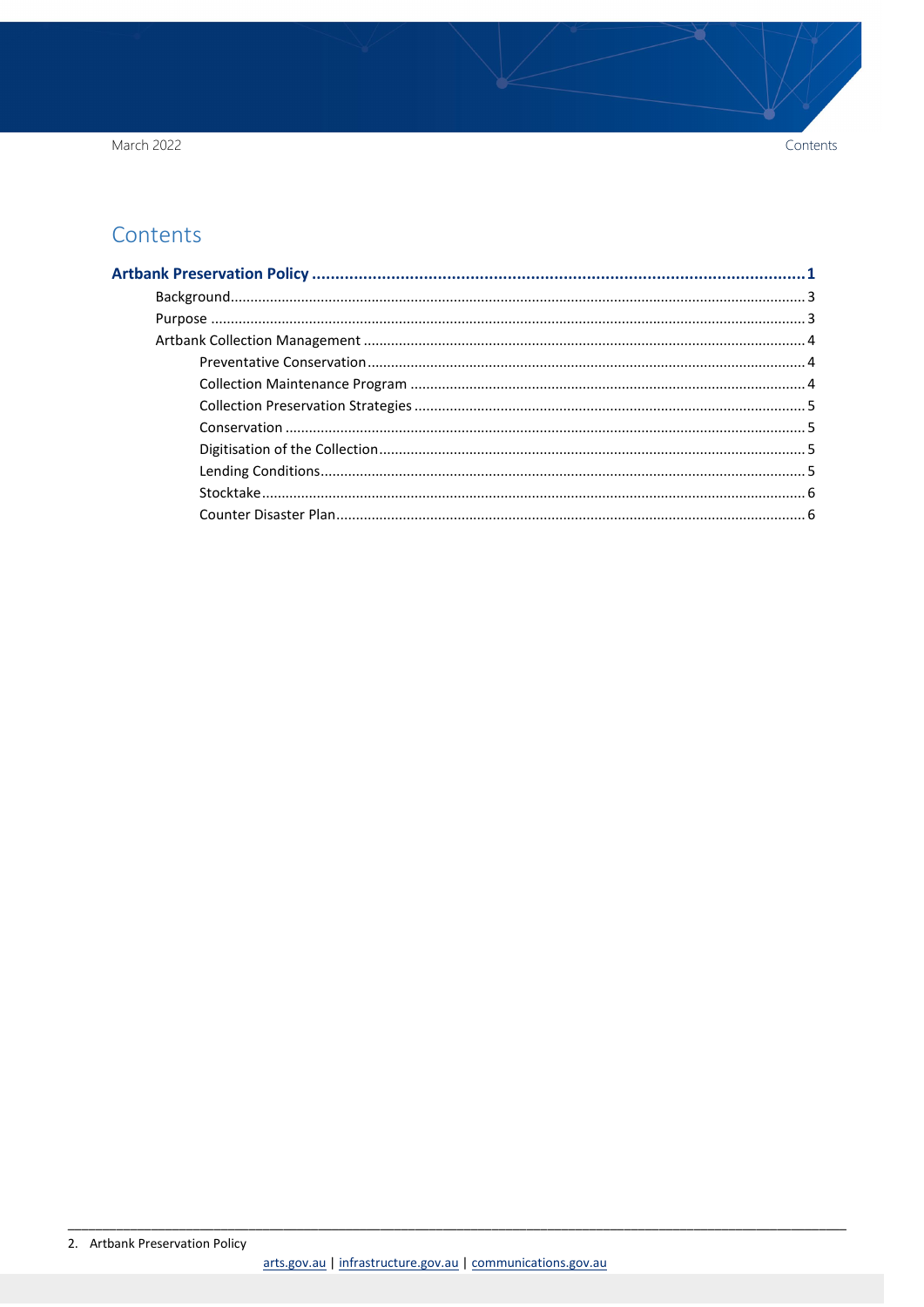## <span id="page-2-0"></span>**Background**

Artbank is an Australian Government initiative within the Department of Infrastructure, Transport, Regional Development and Communications. Established in 1980, Artbank is an arts support program for Australian contemporary artists that encourages engagement with and appreciation of Australian contemporary art by the broader community. With a collection of over 10,000 artworks in a variety of artistic modes, media and styles, Artbank provides direct support to living Australian artists through the acquisition of their work; and promotes the value of Australian contemporary art by making this work available through an art leasing program.

#### <span id="page-2-1"></span>**Purpose**

The Artbank Collection (the Collection) represents an important cultural asset for the Australian Government and the community. This policy outlines Artbank's approach to minimising deterioration and damage to works of art through preventative strategies, maintenance, storage and conservation of artworks in the collection, proportionate with their cultural significance and financial value. Artbank refers to and applies the principles articulated inthe [International Council](https://icom.museum/en/resources/standards-guidelines/code-of-ethics/) of Museums Code of Ethics for [Museums.](https://icom.museum/en/resources/standards-guidelines/code-of-ethics/)

The Collection, as a lending collection, is a widely exhibited and publically accessible holding of contemporary Australia art. This policy addresses the unique challenges to physical preservation posed by Artbank's operations, including the variety of locations where Collection artworks may be displayed.

Principles of museum best practice for building, equipment, materials and procedures are applied. Measures relating to security, access control, stocktake, along with a counter disaster management plan and an integrated pest management plan further ensure the preservation of the Collection.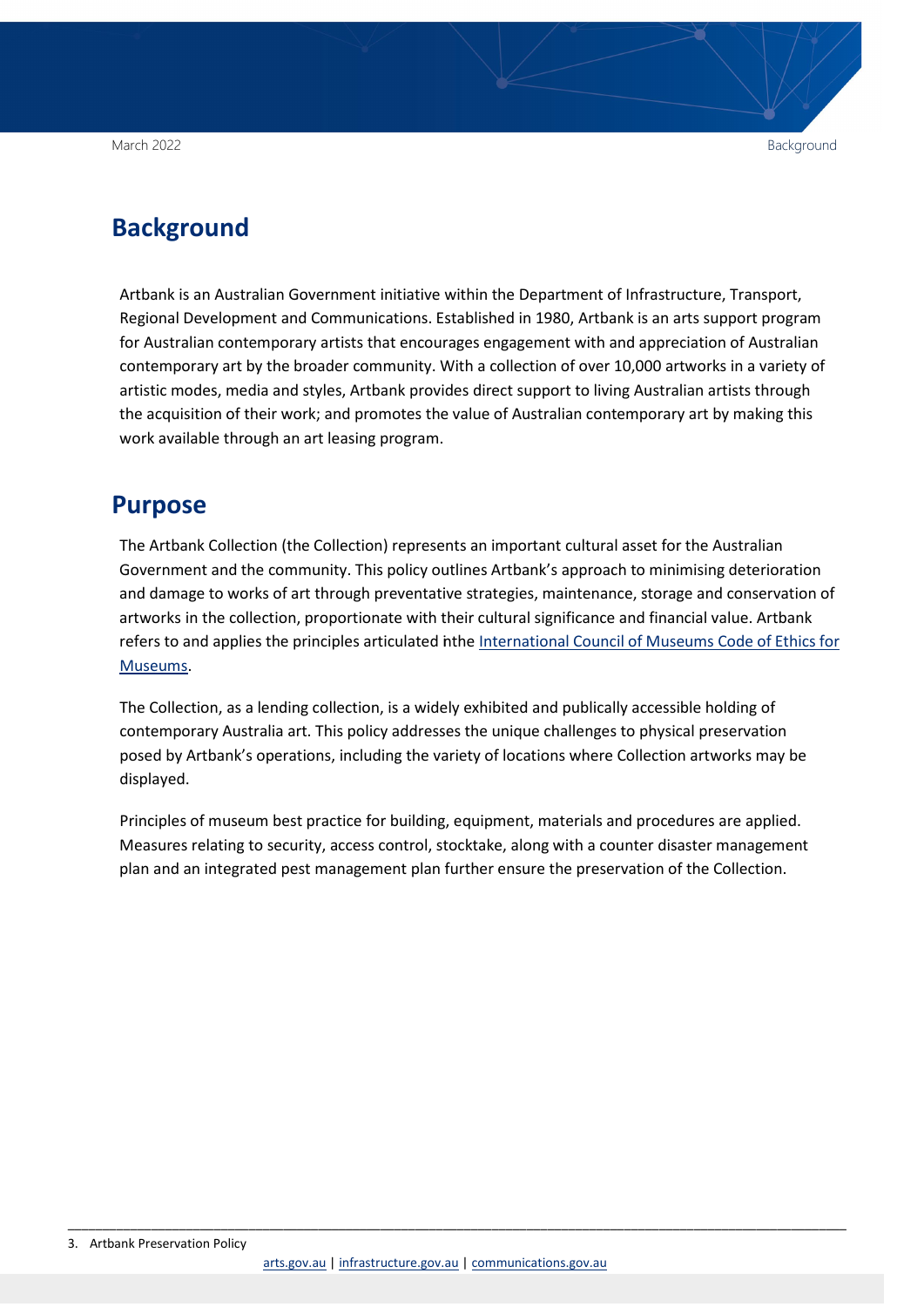## <span id="page-3-0"></span>**Artbank Collection Management**

#### <span id="page-3-1"></span>**Preventative Conservation**

The preventative conservation methods applied to the Collection balance the protection of works of art in the Collection and making it publically accessible. Artbank adopts a number of practical protection measures to minimise damage and deterioration to artworks. These include:

- Ensuring the art storage areas adopt museum-standard practices for the storage and care of the Collection, including building, equipment, materials and procedures;
- Adopting museum-standard registration practices in the documentation, condition checking, handling, packing and object movement processes;
- Conservation grade framing using UV-protective glazing and archival materials;
- Structural display supports and mounts for the display of sculptures and three dimensional objects;
- Quality hanging fittings and fixtures on all artworks;
- Security fittings and fixtures installed as required;
- Ensuring only appropriately qualified and trained individuals handle Collection artworks;
- Educating staff in environmental hazards and the damaging effects of physical forces, light exposure, pests, incorrect temperature and incorrect relative humidity;
- Training staff in the use of Collection Management Systems technology;
- Implementing regular cleaning, maintenance and pest management practices;
- Isolating Collection artworks from building maintenance works as required;
- Appropriate packaging for individual works of art including travelling frames, stillages and crates.

#### <span id="page-3-2"></span>**Collection Maintenance Program**

The Collection Maintenance Program is an organisational-wide practice, involving all staff. The Artbank Acquisition Policy outlines principles for curators to recommend acquisitions based on their suitability to withstand the challenges of an art leasing collection. Registration and collections staff prepare artworks for display, giving recommendations for conditions of display and storage, and facilitating the occasional conservation of artworks.

Artbank adopts a routine collection maintenance schedule to help reduce the likelihood of serious damage and deterioration to collection artworks. Collection maintenance strategies include:

- Monitoring the condition of artworks on an ongoing basis through risk management;
- Taking action to protect, stabilise or treat where appropriate, individual artworks identified as being damaged or at risk;

- Using appropriate and archival packaging to protect artworks;
- Maintaining cleanliness in storage areas and endeavouring to clean artworks on a systematic basis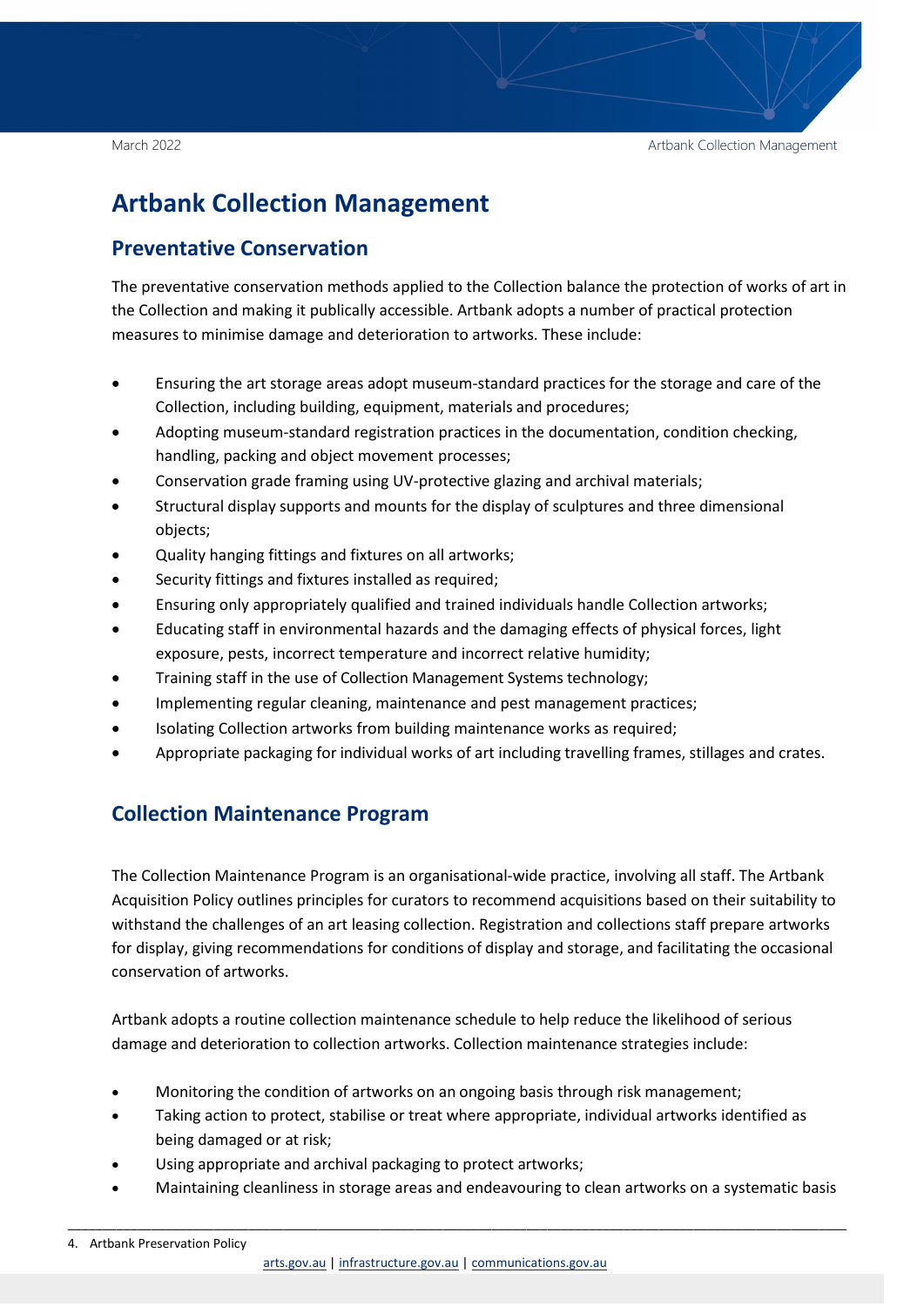using appropriate methods;

• Adhering to an Integrated Pest Management Plan, food and drink policies, pest-sighting logs and regular scheduled pest inspections.

#### <span id="page-4-0"></span>**Collection Preservation Strategies**

The Artbank preservation program includes:

- The development and application of the Preservation Policies, including acquisition, storage, counter disaster management planning, integrated pest management plan, staff and client education, to prolong the useful life of artworks by minimising harmful effects of deterioration;
- The physical treatment of artworks by conservation for artworks requiring special attention, by appropriately qualified and trained conservators;
- Recording of treatment and condition information in the Collection Management System;
- Backing up the Time-Based Media Collection, maintaining it on multiple servers in separate locations and regular inspection to ensure it can be accessed.

#### <span id="page-4-1"></span>**Conservation**

Conservation treatments repairs or stabilisation are occasionally undertaken when artworks are at risk, damaged or deteriorated. All treatments are undertaken to a high standard using appropriate archival materials and by qualified and trained conservators. In accordance with conservation ethics, treatments are minimal in order to maintain the artwork's aesthetic and artistic integrity.

#### <span id="page-4-2"></span>**Digitisation of the Collection**

Artbank has digitised the entire Collection, holding high-resolution digital records in its Collection Management System. This process is integral to the preservation of the Collection as it provides a visual record of the physical condition of artworks for monitoring ongoing deterioration or damage sustained. Artbank conducts a digital record of outgoing condition of artworks prior to dispatch to clients to provide a record of any deterioration or damage sustained while on lease.

#### <span id="page-4-3"></span>**Lending Conditions**

The Collection is a publically accessible lending collection, where artworks are frequently displayed in non-museum conditions. Clients leasing artworks are subject to Artbank Conditions of Lease, outlined in the written lease agreement. This allows for facilities inspections when practical and individual risk management strategies.

• All lease arrangements are in writing. An Artbank Lease Agreement must be signed by the prospective client before any Collection item is released;